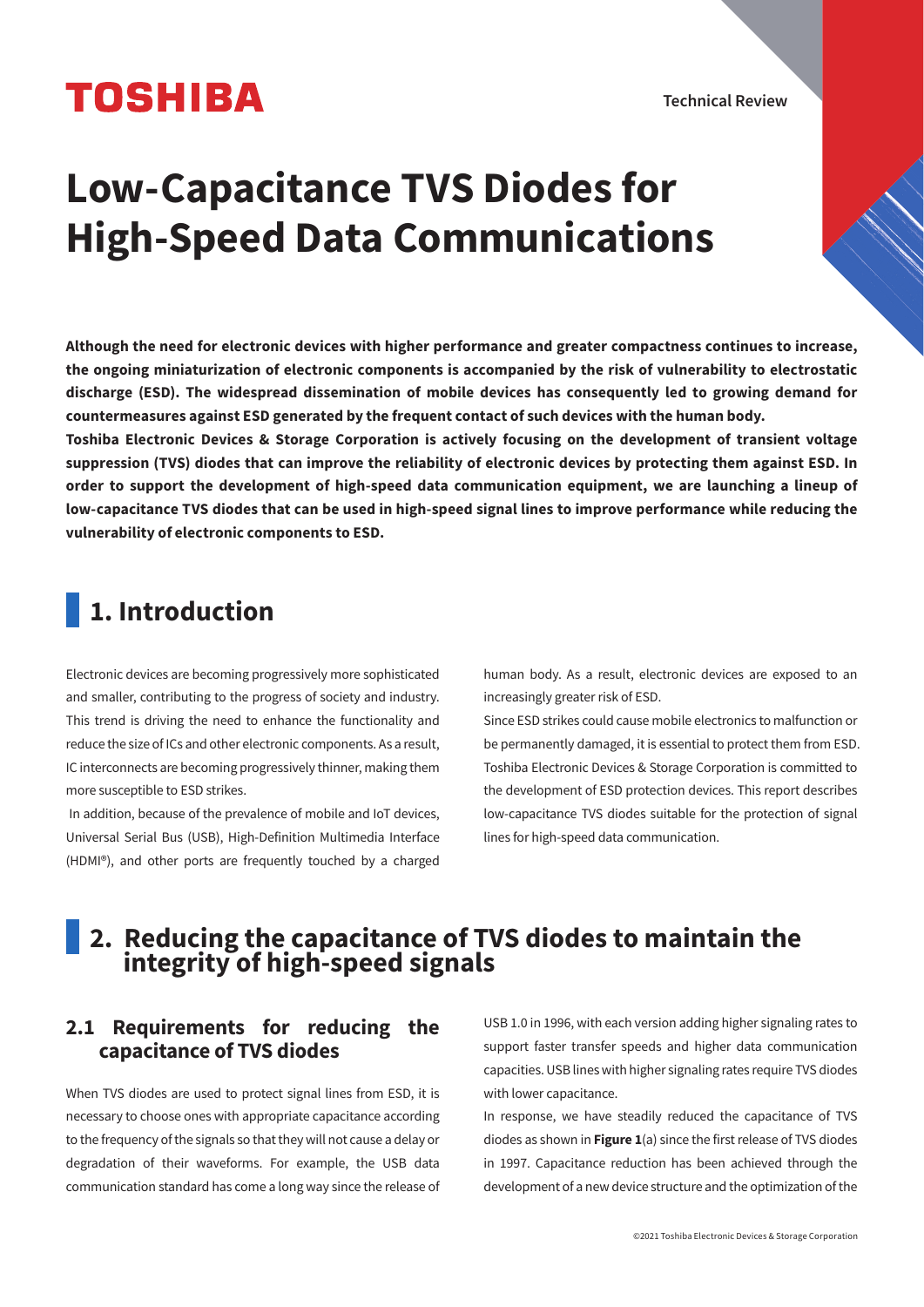#### Technical Review

dopant concentration profile and device parameters. USB 3.0 released in 2008 necessitated TVS diodes with a capacitance of 1 pF or less. In response, we developed the ESD diode array process (EAP) in order to realize TVS diodes with even lower capacitance as shown in Figure 1(b).

#### **2.2 EAP to reduce the capacitance of TVS diodes**

In order to reduce the capacitance of a diode, it is generally necessary to reduce the area of the pn junction (p: p-type semiconductor, n: n-type semiconductor) or increase the reverse breakdown voltage  $(V_{BR})$ , but either way results in the degradation of its ESD immunity. We overcame this dilemma by means of the EAP, which combines multiple diodes to reduce capacitance without compromising the ESD immunity.

**Figure 2**(a) shows the circuit diagram of a low-capacitance TVS diode in an EAP configuration. It consists of three diodes: low-capacitance Diode 1 and Diode 2 (with a capacitance of  $C_1$  and *C*<sub>2</sub> respectively) and high-capacitance Diode 3 (with a capacitance of *C*3). Diode 1 and Diode 2 have a small pn junction area and high  $V_{BR}$  whereas Diode 3 has a large pn junction area and adequate  $V_{BR}$ . The ESD current applied to the anode flows through Diode 1 in the forward direction whereas the one applied to the cathode flows through Diode 2 in the forward direction and then through Diode 3 in the reverse direction since the  $V_{BR}$  of Diode 3 is lower than that of Diode 1. Typically, diodes are less tolerant of ESD energy in the reverse direction than in the forward direction. Since the pn junction area of Diode 1 and Diode 2 is small, they are even less tolerant of ESD energy in the reverse direction. However, when a TVS diode is configured as shown in Figure 2(a), ESD current does not flow through Diode 1 and Diode 2 in the reverse direction. Therefore, this circuit provides high ESD immunity as a whole.

Figure 2(b) shows the equivalent capacitance circuit of this TVS diode. The combined capacitance can be reduced by connecting low-capacitance Diode 2 and Diode 3 in series. Also, since the  $V_{BB}$  of this circuit is determined by the *V*<sub>BR</sub> of Diode 3, the ESD immunity can be increased by adjusting the  $V_{BR}$  of Diode 3 according to the signal line to be protected.



#### Figure 1. Roadmaps of Toshiba TVS diodes

We have steadily reduced the capacitance of TVS diodes according to the market trends. The EAP configuration helps not only reduce the capacitance of TVS diodes but also increase their ESD immunity.



#### Figure 2. Circuit diagram of TSV diode applying ESD diode array process (EAP) and its equivalent circuits

A low-capacitance TVS diode with high ESD immunity was realized by combining three diodes.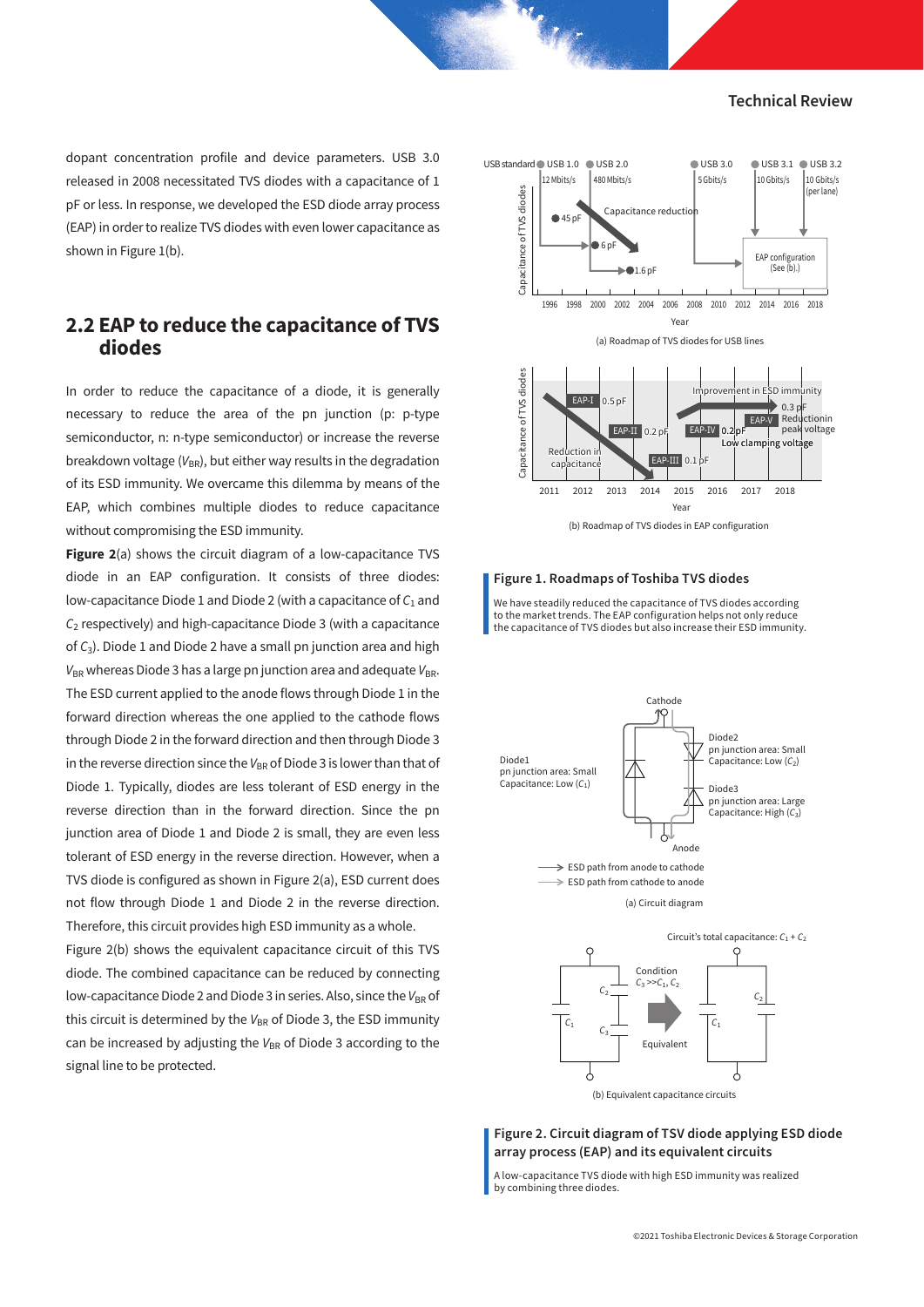#### Technical Review

#### **2.3 Technology to further reduce the capacitance of TVS diodes**

Generally, the capacitance (*C*) between two parallel plate conductors is expressed as follows using permittivity  $(\varepsilon)$ , the plate area (*S*), and the distance between the two plates (*d*).

*C*=ε(*S*/*d*) (1)

When considering the capacitance of a diode, *S* is regarded as the pn junction area, and *d* is regarded as equivalent to the width of the depletion layer formed across the pn junction (**Figure 3**). In order to reduce the capacitance of a diode without changing its material, it is necessary to reduce the pn junction area or increase the width of the depletion layer. However, there is a trade-off between the pn junction area and ESD immunity; i.e., reducing the

*S d*

pn junction  $S \, d$  Depletion layer

 $p^*$   $\leftarrow$  n n

pn junction area causes a reduction in ESD immunity. On the other hand, the width of the depletion layer does not have such a trade-off. The depletion layers of Diode 1 and Diode 2 determine the capacitance of a TVS diode. Since they expand greatly into the n¯ (lightly doped n-type semiconductor) layer, a key to reducing the capacitance of a TVS diode lies in reducing the dopant concentration of the n<sup>-</sup> layer. The n<sup>-</sup> layer of the EAP-III series has roughly 1/20th the dopant concentration of that of the EAP-I series. Therefore, the EAP-III series has an improved trade-off between capacitance and ESD immunity, thereby achieving a capacitance as low as 0.1 pF (**Figure 4**).



#### Figure 4. Comparison of trade-off between capacitance and ESD immunity

The n¯layer of the EAP-III series has roughly 1/20th the dopant concentration of that of the EAP-I series. Therefore, the EAP-III series has an improved trade-off between capacitance and ESD immunity and therefore lower capacitance.

### **3. Performance for the protection of ICs**

#### **3.1 Importance of ESD protection performance**

Figure 3. Depletion layer formed at pn junction Reducing the dopant concentration of the n¯layer causes the depletion layer to expand, resulting in a reduction in capacitance.

p+ : heavily doped n-type semiconductor

In order to ensure reliable protection of ICs, we have been not only reducing the capacitance of TVS diodes steadily but also improving their ESD protection performance through successive optimization of the EAP as shown in Figure 1(b).

 $R<sub>dyn</sub>$  and  $V<sub>C</sub>$  indicate the ESD protection performance of a TVS diode. *R*dyn represents the dynamic resistance of a TVS diode during a transient ESD event.  $V_C$  is the clamping voltage; i.e., the voltage applied to a device under protection (DUP) when a TVS

diode stabilizes after an ESD event. **Figure 5** illustrates the amount of ESD energy shunted through TVS diodes with different *R*<sub>dyn</sub> values. Since a TVS diode with high  $R_{\text{dyn}}$  cannot shunt a sufficient amount of ESD energy to ground, much of the ESD energy is applied to the DUP. Therefore, TVS diodes with low R<sub>dyn</sub> are preferred.

 $V<sub>C</sub>$  is the voltage applied to the DUP after ESD energy is shunted through a TVS diode.  $V_C$  can be used as a guide to estimate how many volts could be applied to the DUP. TVS diodes with lower  $V_C$ provide higher ESD protection performance. As IC interconnects are becoming progressively thinner, attention has also focused on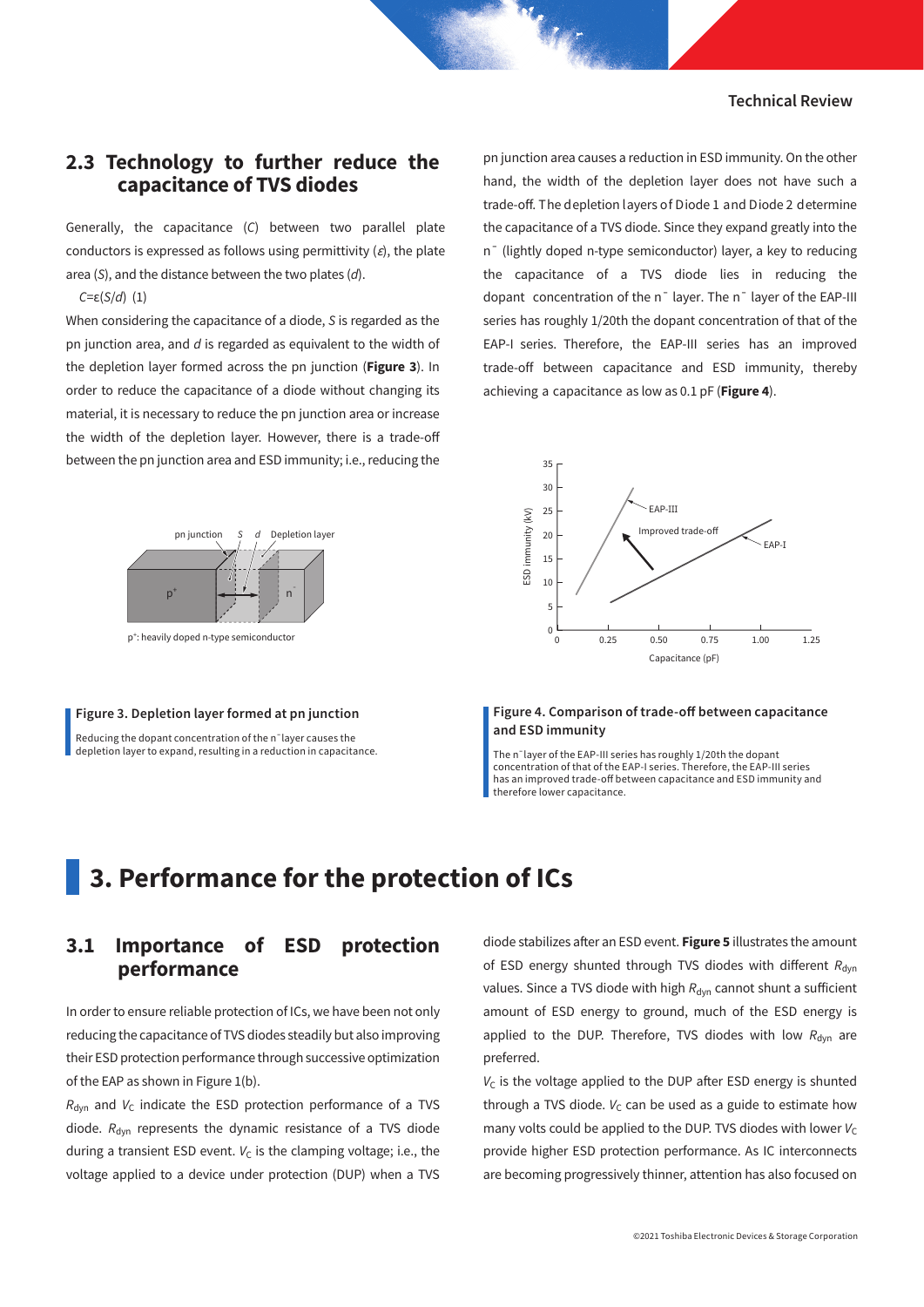transient voltage lately. Figure 6 shows  $V_C$  curves. It is necessary to reduce  $V_{\text{peak}}$ , the peak voltage of  $V_{\text{C}}$  curves, since an ESD transient with high *V*<sub>peak</sub> could destroy a DUP in just several nanoseconds.



(a) Relationship between ESD immunity and amount of ESD energy absorbed



transmission line pulse (TLP) measurement

#### Figure 5. Comparison of ESD suppression of TVS diodes with different protection performance

TVS diodes with lower  $R_{\text{dyn}}$  and  $V_C$  shunt more current through



(b) Reducing *V*peak using TVS diode with high ESD protection performance

Figure 6. Differences in clamping voltage waveforms with TVS diodes with different protection performance used at time of ESD

Since an ESD strike causes a sudden change in voltage, a fast TVS diode is required to clamp  $V_{\text{peak}}$ .

#### **performance 3.2 Technology to enhance ESD protection**

As the  $V_C$  of a TVS diode depends on its  $V_{BR}$  it is necessary to reduce  $V_{BB}$  to decrease  $V_C$ . On the other hand, a TVS diode should have an appropriate working peak reverse voltage ( $V_{\text{RWM}}$ ) so that it does not interfere with a signal line. In order to reduce  $V_c$  without compromising *V<sub>RWM</sub>*, it is necessary to intentionally use the snapback behavior of the diode; i.e., a drop in voltage after breakdown. **Figure 7** shows the snapback characteristics of the EAP-IV series, which provides a reduction in  $V_c$  while maintaining  $V<sub>RWM</sub>$ . This was achieved by optimizing the dopant concentration profile of Diode 3 shown in Figure 2(a).

We also developed the EAP-V series, which exhibits roughly 50% lower *V*<sub>peak</sub> than the EAP-IV series because the EAP-V series is designed to operate at a higher speed by optimizing the thickness and the dopant concentration of both the p-type and n-type regions (**Figure 8**).



Figure 7. Comparison of current-voltage (*I*-*V*) curves of conventional and low-clamping-voltage products

The EAP-IV series intentionally uses the snapback behavior to reduce *V<sub>C</sub> while maintaining V<sub>RWM</sub> at a level suitable for a signal line.* 



#### Figure 8. Comparison of clamping waveforms of conventional and low-peak-voltage products

The EAP-V series exhibits roughly 50% lower V<sub>peak</sub> than the EAP-IV series because of the optimized device parameters and a higher operating speed.